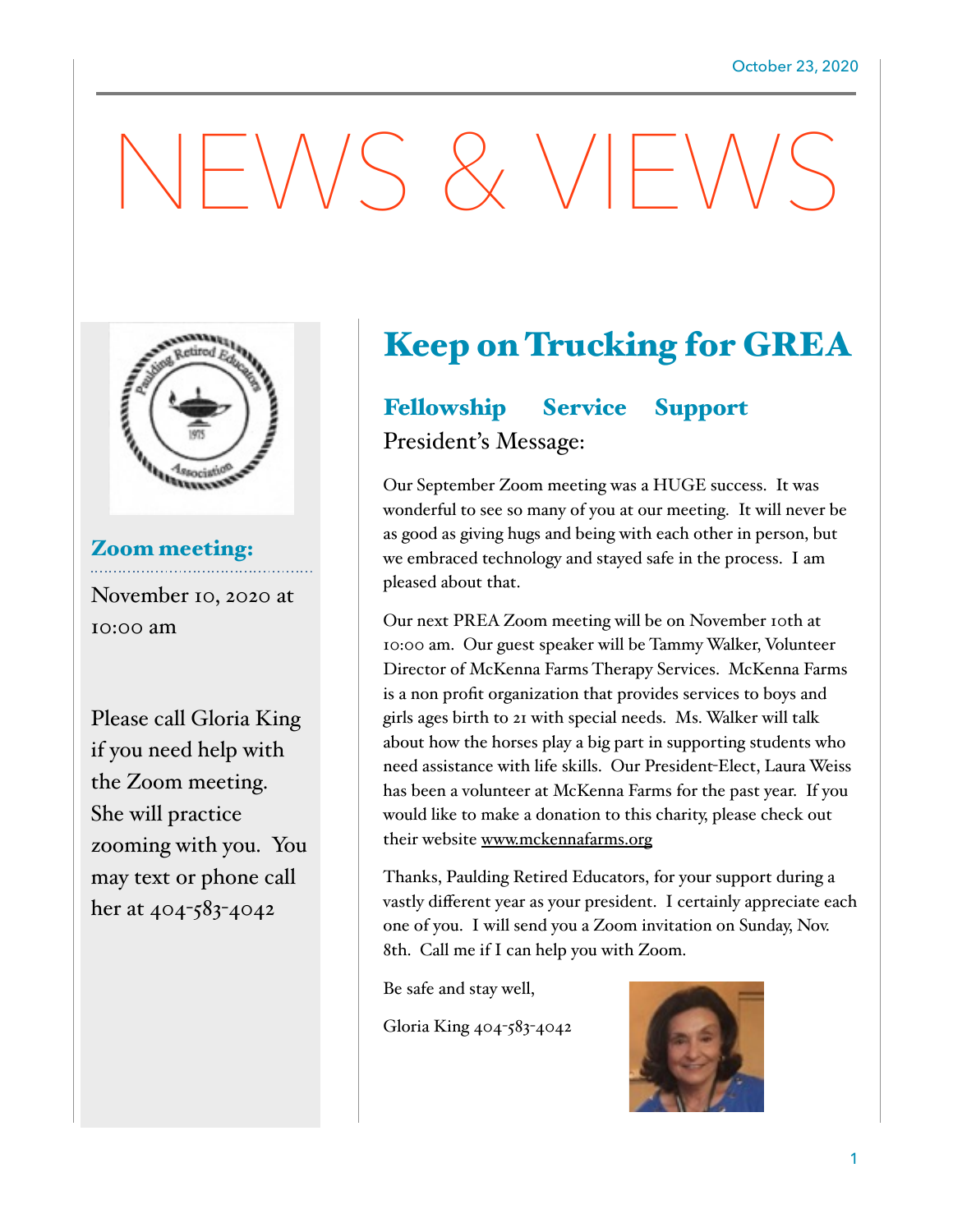## Dates to remember:

Tuesday, Nov. 10th at 10:00am PREA zoom meeting.

Tuesday, January 12, 2021 at 2:00 pm PREA Zoom meeting.

Tuesday, March 9th at 10:00 am PREA Meeting (Hopefully we can meet at First Baptist Church in Dallas).

Thursday, April 1, 2021 at 11:00 Cluster Meeting at the Cherokeee Country Club in Cedartown, GA

May 4-6, 2021 GREA Convention in Augusta, GA

May TBA Paulding Retirees Luncheon

#### Laura Weiss and Tammy Walker at McKenna Farms





Check out our Fabulous Website: [www.pauldingrea.org](http://www.pauldingrea.org)

Connie Tibbitts does a great job keeping it updated with news about our Paulding Unit. I like seeing all the pictures of us enjoying many good times together.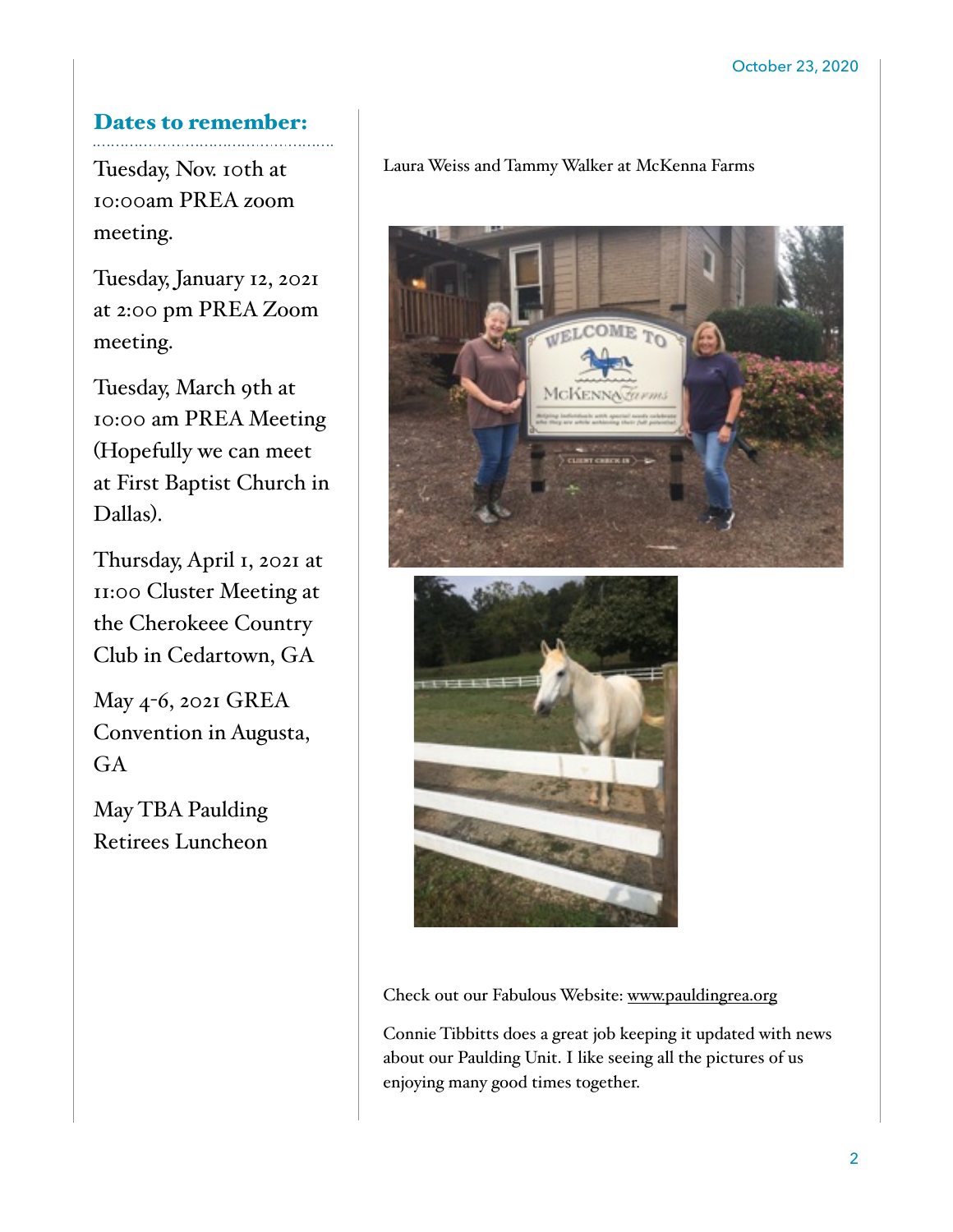GREA State President JoAnn Tomlinson's Goals for Each Local Unit:

- 1. Our Paulding Unit needs to buy two bricks for the GREA Museum. See the order form at the end of our newsletter. Give yourself a gift of a brick. I did it and am proud of being a teacher for 34 years. Let me know if you do order one.
- 2. Increase membership in GREA by 2500 new members. Our unit needs 17 members to reach our goal. We currently have 10. Keep Recruiting!
- 3. Raise \$250 for the fight against Alzheimer's. Dinah Hardeman, our secretary, is our team captain is heading up this fundraiser. Check out the website to donate online or send her a check at 491 Lakeside Drive Hiram, GA 30141. Please make your check payable to the Alzheimer's Association. Dinah will send in the checks at the end of November. We raised over \$1400 last year. Let us do it again. Dinah's PREA Team Page: <http://act.alz.org/site/TR/frid=13387&pg=personal&px=16692423>

#### Photos from last year's walk:





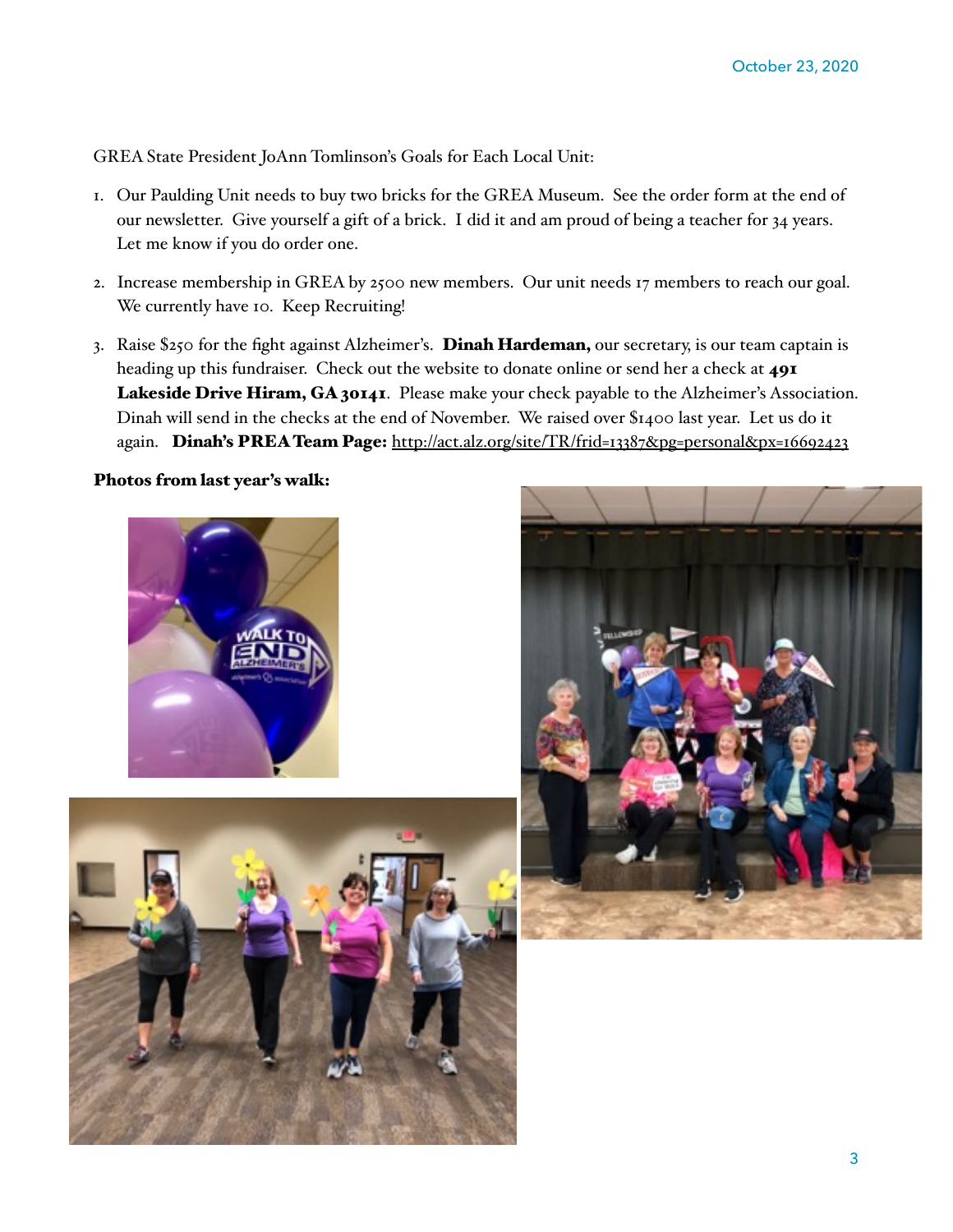#### Correspondence from the Family of Jim Jordan:

Sandy Parson, our treasurer, received this lovely note from Jim's Family. *I appreciate the kind card and the donations to the PREA Scholarship Fund in Dad's honor and memory. Dad loved being an educator, coach, and administrator during his 34 year career. I can't think of anything he would love more than helping young people reach their goals of higher education. Thank you, PREA, The Jordan's Jody and Family*

#### Automatic Dues Deduction (ADD) What Is It?

TRS (Teacher Retirement System) deducts \$2.00 a month from my TRS pension payment. I never have to think about it and know that I am supporting GREA which works to protect my pension and health benefits. It is money well spent. If you are paying GREA dues annually, (\$27), please switch to ADD (\$24). Here is how to do it:

- \* Complete GREA membership form attached to this newsletter. Check ADD and Sign.
- \* If you do not want to give your SS#, write down your TRS Retirement#.
- \* If you do not know your TRS# Call TRS at 404-352-6500. They do ask for information to verify.
- \* Mail the completed form to GREA.

#### Here's How to do Zoom:

You can use your smart phone, your tablet, or your personal computer. If you use Apple go to the app Store and download Zoom Cloud app. If you have an Android phone or non-Apple computer, go to Google Play for the Zoom Cloud app. You can also go to Zoom.Us to do a download. Once you are in the meeting, remember to take the slash line off the camera and microphone on the tab at the bottom. Make sure your camera is on and the volume is turned up. I will send you an email on Sunday, November 8th inviting you to the Zoom meeting. You will click on the link on Tuesday, November 10th at 9:45 to join the meeting which will begin at 10:00 am. Please call, and we will practice zooming together. I am always just a text or phone call away 404-583-4042.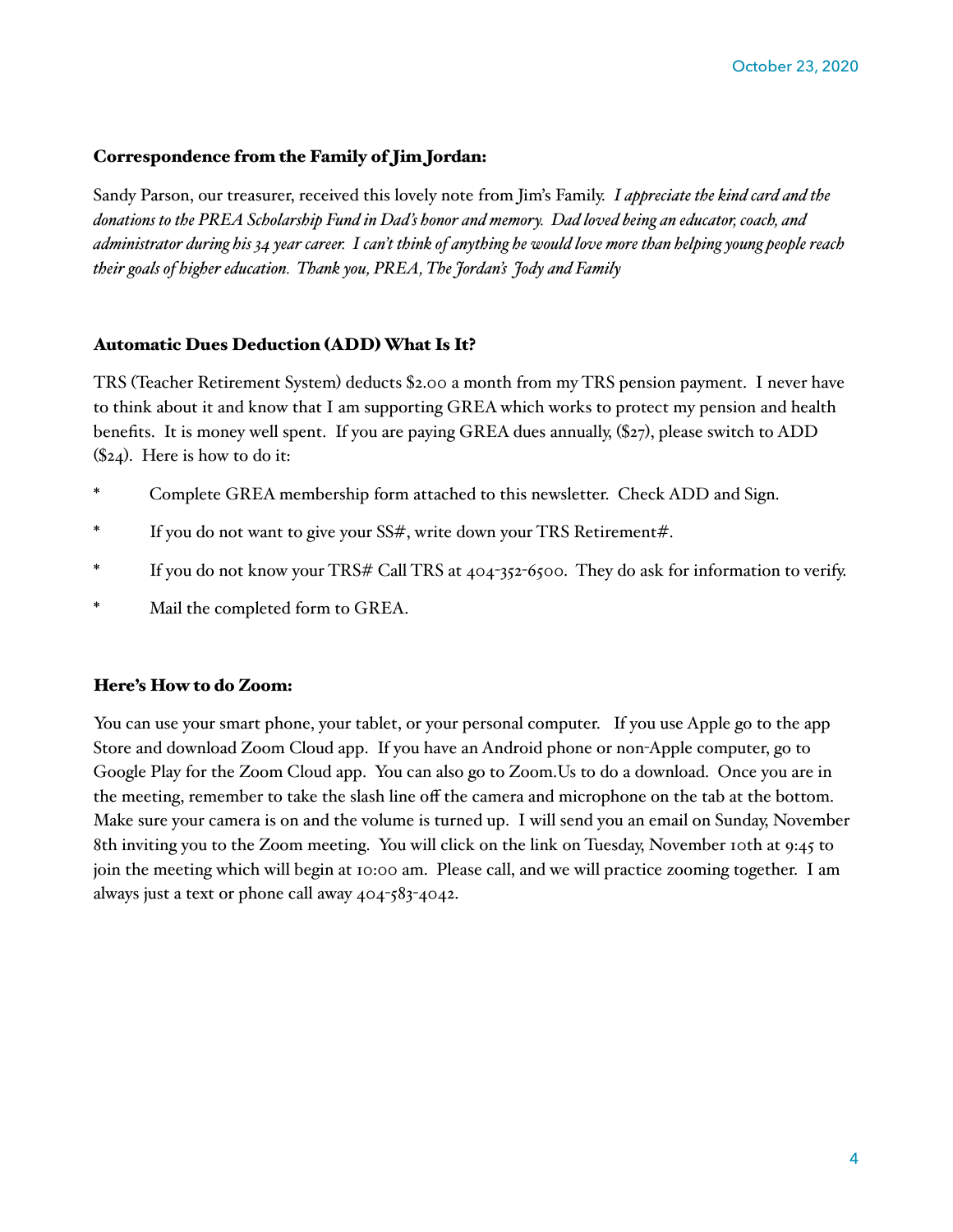

Photo Memories from our last fun November Meeting:



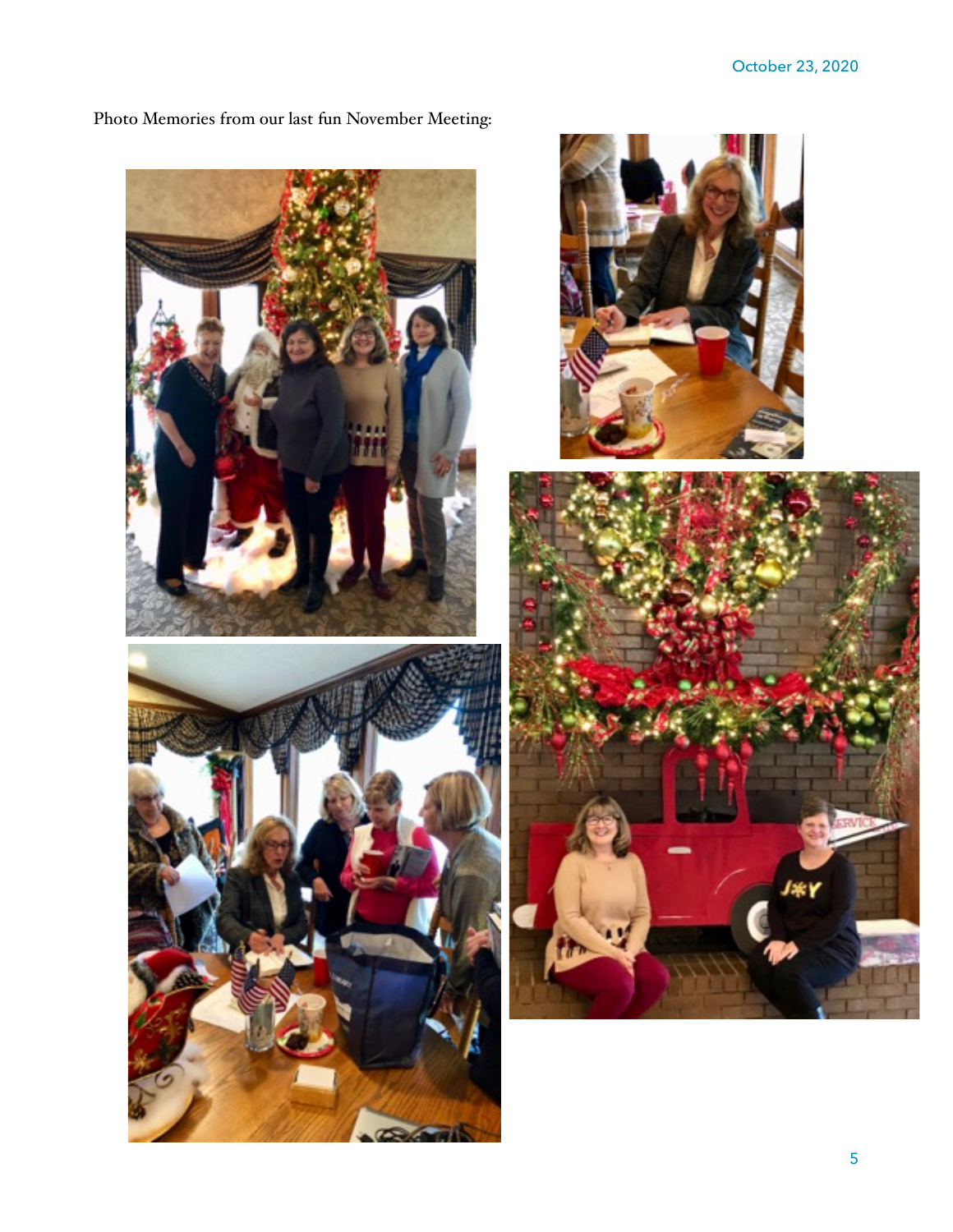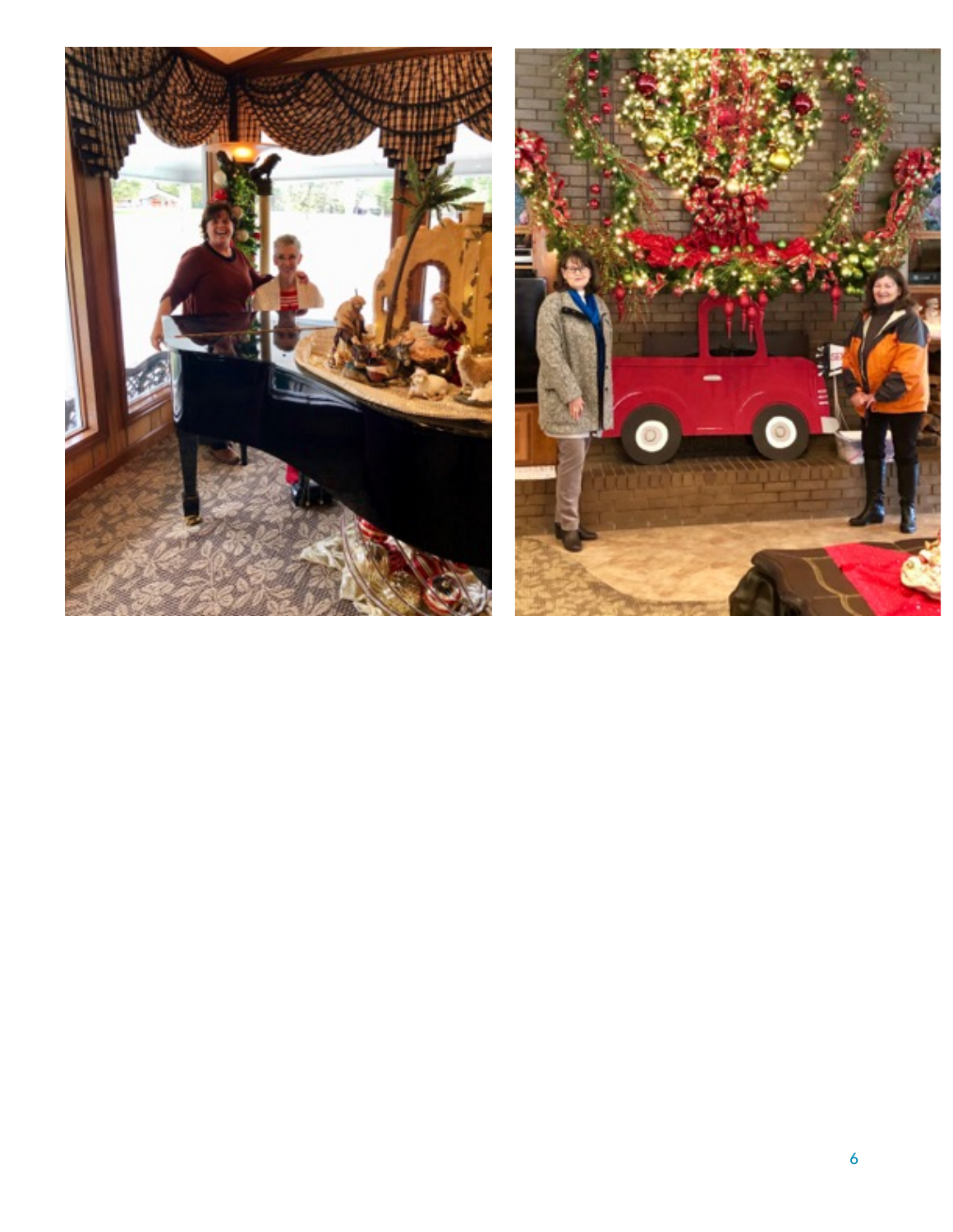The Georgia Retired Educators Association is a separate membership from our local Paulding REA Unit. Here are the 2 membership forms. Please join both organizations who work to protect our pension and benefits.

#### 2020-2021 PREA Membership Application Form

| Name:            | 2020 Retirees: Join GREA and get the first year of PREA membership free!<br>the control of the control of the control of the control of the control of the control of the control of the control of the control of the control of the control of the control of the control of the control of the control |                     |                                                                                     |                              |
|------------------|-----------------------------------------------------------------------------------------------------------------------------------------------------------------------------------------------------------------------------------------------------------------------------------------------------------|---------------------|-------------------------------------------------------------------------------------|------------------------------|
|                  |                                                                                                                                                                                                                                                                                                           |                     |                                                                                     |                              |
|                  |                                                                                                                                                                                                                                                                                                           |                     |                                                                                     |                              |
|                  |                                                                                                                                                                                                                                                                                                           |                     |                                                                                     |                              |
|                  | E-mail Address: North American Communication of the Communication of the Communication of the Communication of                                                                                                                                                                                            |                     |                                                                                     |                              |
|                  | <b>SIO for PREA Dues</b>                                                                                                                                                                                                                                                                                  |                     |                                                                                     |                              |
|                  | A donation to the Scholarship fund in the amount of _____________________________<br>I would like my donation to be in honor or in memory of ________________________                                                                                                                                     |                     |                                                                                     |                              |
|                  |                                                                                                                                                                                                                                                                                                           |                     | the contract of the contract of the contract of the contract of the contract of the |                              |
| <b>LAST NAME</b> | <b>FIRST NAME</b>                                                                                                                                                                                                                                                                                         | <b>MODLE INTIAL</b> | P.O.                                                                                |                              |
| Address          | the control of the control of the control of the control of the control of the control of the control of the control of the control of the control of the control of the control of the control of the control of the control                                                                             |                     | Georgia Retired<br>Georgia Retired<br>Box 1379 • F<br>Website: ga                   | Fellowship<br><b>GREA ME</b> |

| <b>LAST NAME</b>                                                                                                                                                                                                               | <b>FIRST NAME</b> |                                                                     | <b>MODLE INTIAL</b>                     | ⊕                                                                   |
|--------------------------------------------------------------------------------------------------------------------------------------------------------------------------------------------------------------------------------|-------------------|---------------------------------------------------------------------|-----------------------------------------|---------------------------------------------------------------------|
| Address                                                                                                                                                                                                                        |                   |                                                                     |                                         | Box<br>alidewship<br><b>CREA</b><br>Viebstre:                       |
| <b>GW</b>                                                                                                                                                                                                                      | State.            |                                                                     | Philips &                               | 6281<br>M                                                           |
| <b>EMAIL</b>                                                                                                                                                                                                                   |                   |                                                                     | <b>C NEW MEMBER</b><br><b>C RENEWAL</b> | 딮                                                                   |
| AUTOMATIC DUES DEDUCTION (AGA)<br>554 or TRS Retirement # la required.                                                                                                                                                         |                   | S27 ONE YEAR<br>C \$360 LIFE<br>Sand check with this                | FOR OFFICE USE ONLY                     | Flowery<br>š<br><b>MBERSHI</b><br>Service<br>š<br><b>Compa</b><br>Ř |
| My signature below authorizes TRS to<br>deduct \$2.00/month from my TRS pension<br>payment. This authorization will remain in<br>effect until I choose to terminate it by notice.<br>to Georgia Retired Educators Association. |                   | card to the address<br>below. Make check<br><b>DAVADIA TO GREA.</b> | <b>CONTROL</b>                          | Branch,<br>Association<br>ħ<br>Š<br><b>FORM</b><br>à                |
| Signature                                                                                                                                                                                                                      | Oute              | Local Unit/County<br>Paulding                                       | <b>SAFE</b>                             | <b>Propert</b><br>GA 30542                                          |